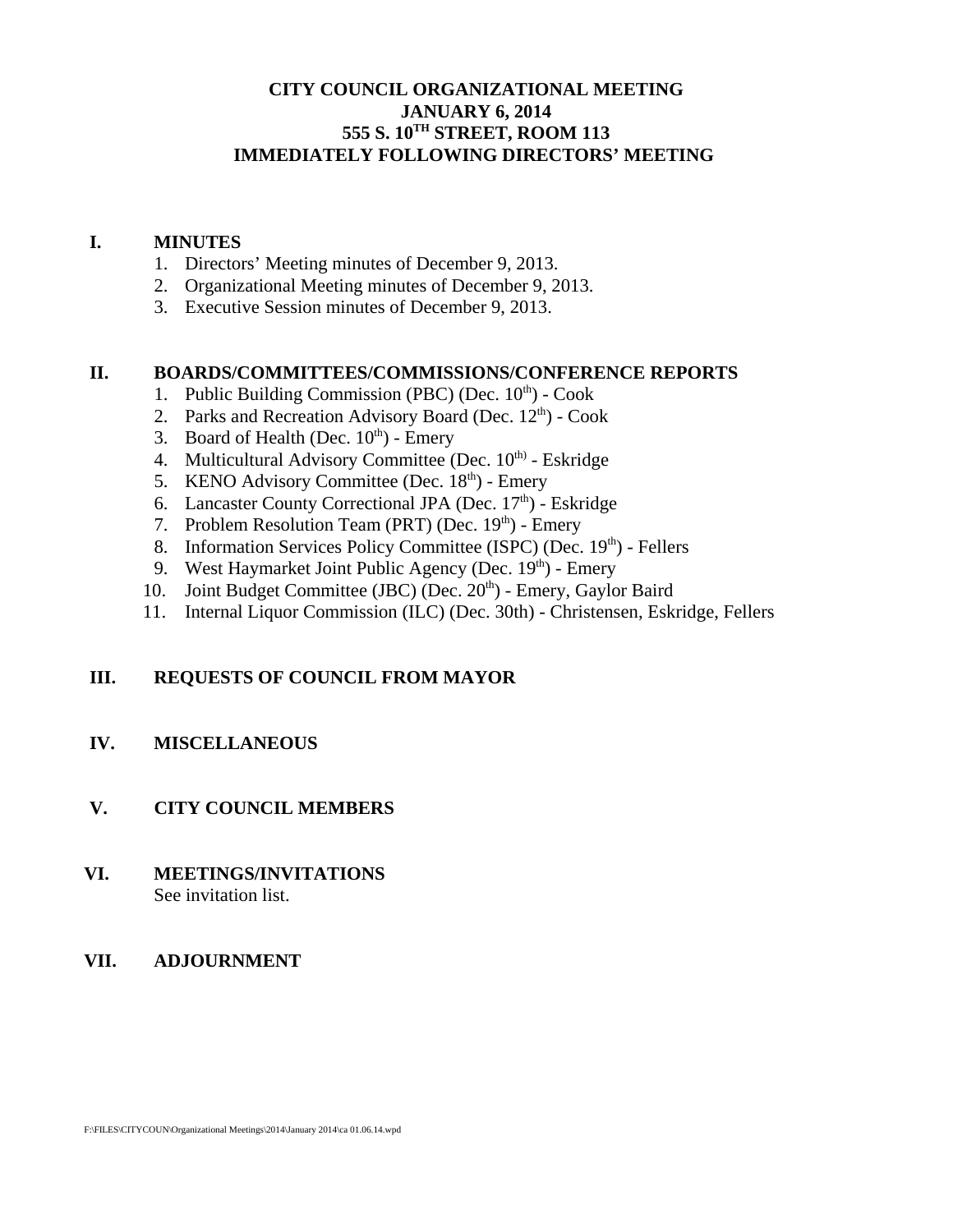### **MINUTES CITY COUNCIL ORGANIZATIONAL MEETING JANUARY 6, 2014**

**Present:** Carl Eskridge, Chair; Leirion Gaylor Baird; Jon Camp; Trent Fellers; Roy Christensen; and Jonathan Cook

**Absent:** Doug Emery, Vice Chair

**Others Present:** Rick Hoppe, Chief of Staff

Chair Eskridge opened the meeting at 2:22 p.m. and announced the location of the Open Meetings Act.

### **I. MINUTES**

- 1. Directors' Meeting minutes of December 9, 2013.
- 2. Organizational Meeting minutes of December 9, 2013.
- 3. Executive Session minutes of December 9, 2013.

Minutes presented to Council electronically. With no corrections placed on file in Council office.

### **II. BOARDS/COMMITTEES/COMMISSIONS/CONFERENCE REPORTS**

## 1. Public Building Commission (PBC) (Dec.  $10^{th}$ ) - Cook

Cook stated the PBC discussed the Juvenile Probation construction, which is being completed with some staff moving into offices. The Northeast Senior Center parking lot is complete, and the design for the 8<sup>th</sup> Street parking lot, between 8<sup>th</sup> & 9<sup>th</sup> Streets on H Street, has been submitted for bids.

The County-City Building has been enjoying the artwork in the first floor hallway.

Cook added, also discussed recycling in departments, with some interest in recyclables being separated.

#### **2. Parks and Recreation Advisory Board (Dec. 12th) - Cook**

Cook stated they approved the Parks and Rec 10 Year Plan. There were numerous public meetings on this CIP Plan. For the next 10 years the number is approximately 70 million dollars, 7 million per year. Council is aware of the small amount put into the Parks CIP.

Along with passing the 10 Year Plan a motion included that Keno revenue go only to maintenance, no longer to new projects. This is approximately 1 million a year.

If dividing the 70 million by 10 years, an average 7 million. Of the 7 million per year maybe 2 million received from grants and fund raising. Of the remaining 5 million, 2.22.3 million is necessary for basic maintenance, not building new facilities. Out of the 2.22.3 million have Keno money and possibly onequarter million parks revenue. Then 1 million short on basic maintenance, not including the 2.7 million to attain 5 million for new projects, for which there is no money to do. Cook added, possibly will be decided some items do not need to be done, especially some new projects, with a decision made when presented. Would need to be approved as part of our budget, part of our CIP. Believe a decision needed in the next budget of adopting the 10 Year Plan as brought forward, and provide the necessary funding to make it occur in a reasonable form. The maintenance side an absolute necessity. Or, will we change, or not adopt, or adopt a much smaller version? Cook stated he feels it shouldn't be adopted in this form if we're not prepared to fund.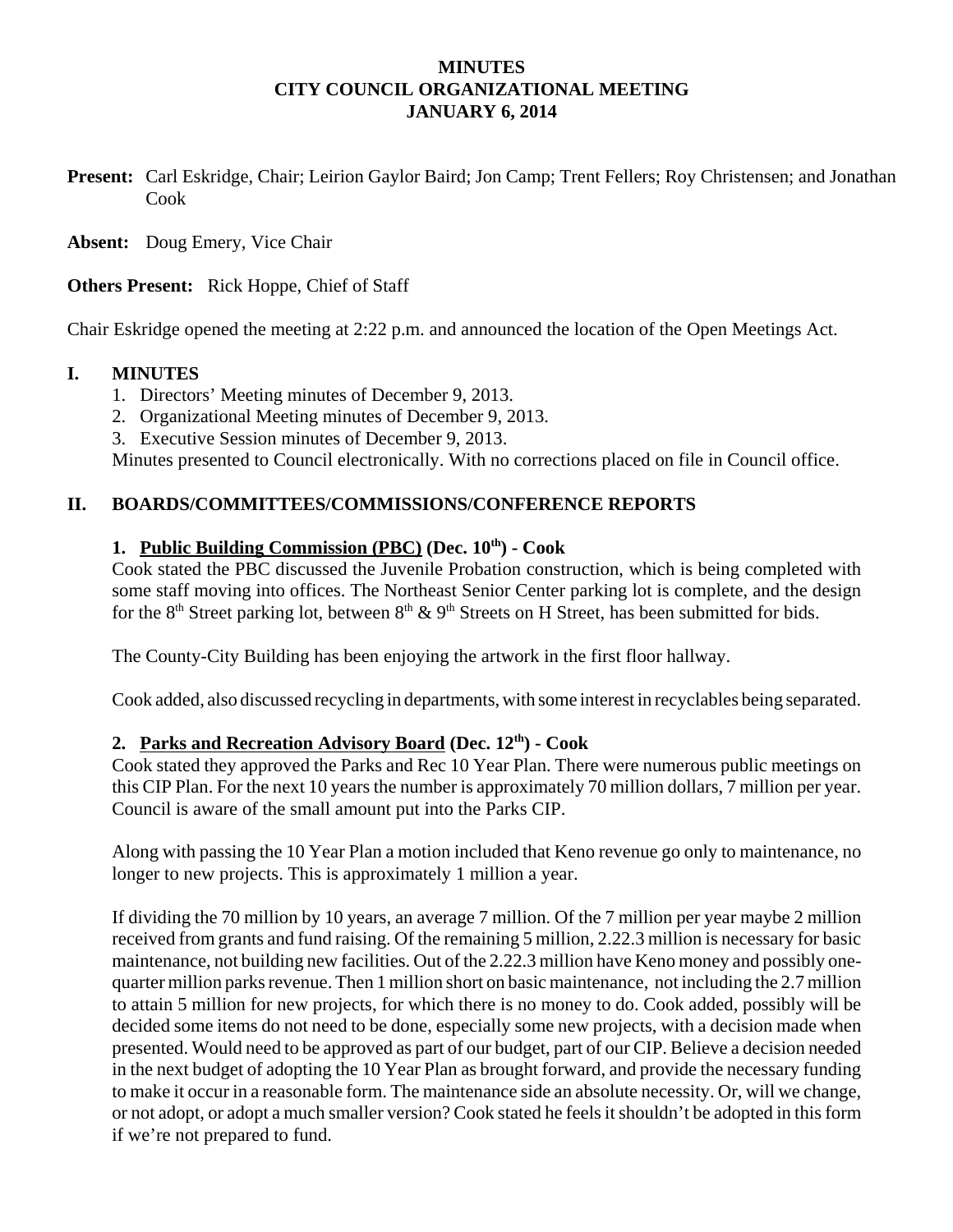Cook added the Board named an outdoor education center, the new shooting sports facilities, at Boosalis park. Although a City building it is run by the Game and Parks Commission, and named the Nebraska Game and Parks Commission Outdoor Education Center. They may name some inside rooms as they are a State governing board. Christensen asked if the Commission will set the prices for use? Cook thought they were completely in charge of the operation.

Regarding golf they discussed the Sustainability Study, with a public meeting scheduled on January  $16<sup>th</sup>$ , 5 p.m. A community conversation group format with Leadership Lincoln helping.

The Advisory Board Chair elected. Eskridge stated the last golf meeting was at the new Holmes Club House, possibly this meeting may also be? Cook has asked for verification of meeting location.

Camp asked what funding has been for Parks, on our budget side for the last few years? Cook replied as Keno money used for the new Union Plaza essentially cause Parks to have no general maintenance revenue. Had \$250,000 to \$300,000 from cell tower revenue. Need more than \$2 million.

Cook stated this is the Bi-Annual Budget's second year. On the last single budget year Council put in a million with nothing from the Mayor's office. In the last Bi-Annual Budget we put in approximately \$750,000 a year. These amounts are insufficient for identified needs but very important.

Gaylor Baird asked what are some of the largest concerns? Cook answered it is listed in the plan and will share after the meeting. Numerous items.

# **3.** Board of Health (Dec.  $10^{th}$ ) - Emery

Councilman Emery absent.

# **4. Multicultural Advisory Committee (Dec. 10<sup>th)</sup> - Eskridge**

Eskridge stated the Committee followed a discussion from a prior meeting on community discrimination issues and how to better handle. Want a more inclusive and accepting community. A good discussion.

# **5. KENO Advisory Committee (Dec. 18th) - Emery**

Councilman Emery absent.

# **6.** Lancaster County Correctional JPA (Dec. 17<sup>th</sup>) - Eskridge

Eskridge stated the Correctional JPA meets once a month and approve bills submitted. Now working on completing the warehouse, necessary for storage, in an area not subject to the same protection.

The facility is approximately 150 inmates short of being full. Not recruiting inmates from other counties as generally we lose money, and would have to hire additional staff. Cook commented other counties take inmates and assume they make money, but different factors for different institutions. Is there a prediction when the facility will be filled? Eskridge replied they're predicting estimated growth, with State level discussions in terms of incarceration and alternatives to incarceration. Alternatives to building new prisons include possibly utilizing County facilities to handle inmates who should be in the State system.

Camp stated he understands they need more staff to supervise but aren't there some costs in utilities and overhead? It wouldn't make it worthwhile to add the per diem we would receive? Eskridge stated they didn't feel like it would be worthwhile.

# 7. Problem Resolution Team (PRT) (Dec. 19<sup>th</sup>) - Emery

Councilman Emery absent.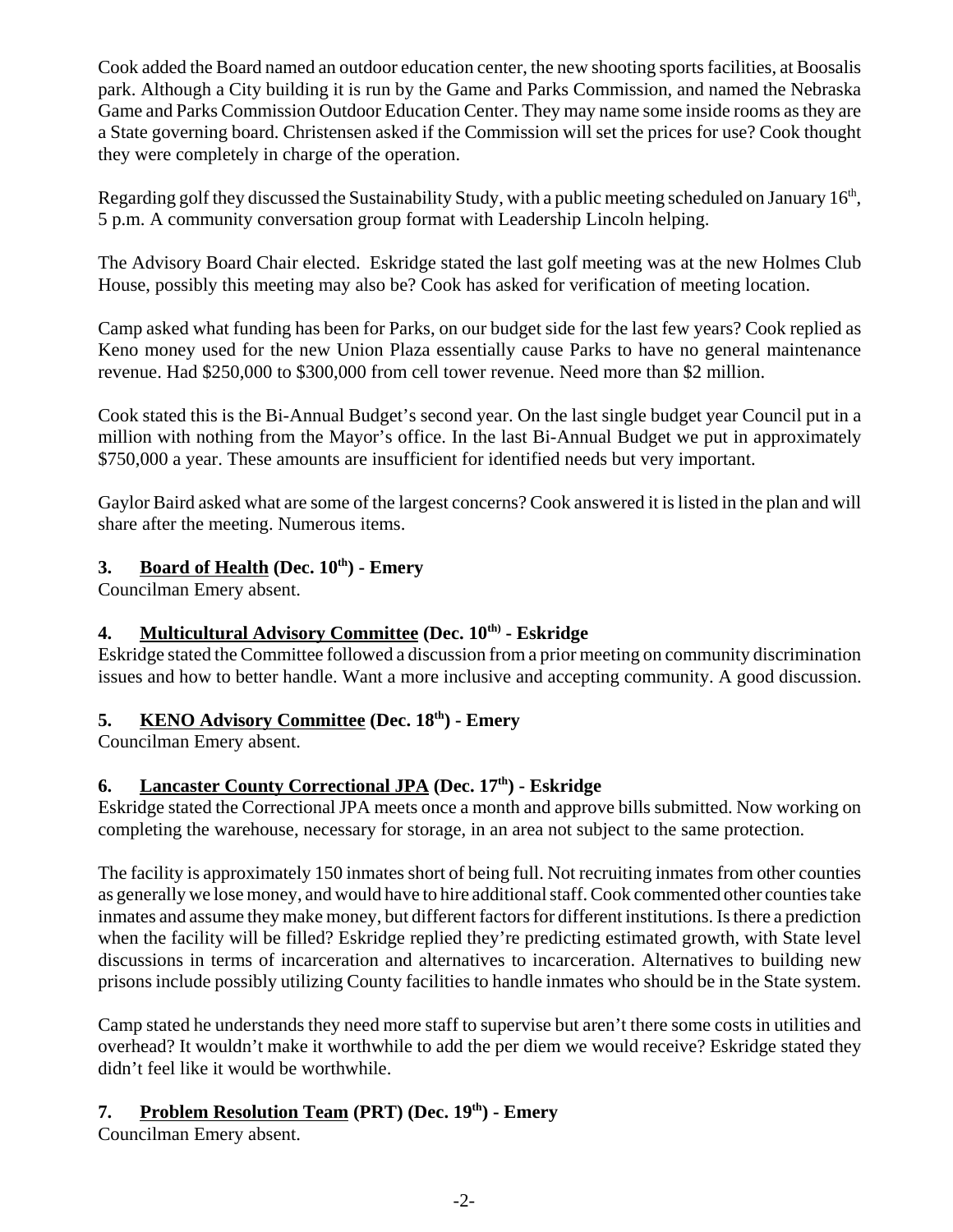## 8. Information Services Policy Committee (ISPC) (Dec. 19<sup>th</sup>) - Fellers

Fellers stated the Committee continues to review the agreement. Hopefully will be submitted shortly.

## **9. West Haymarket Joint Public Agency (Dec. 19th) - Emery**

Councilman Emery absent.

## 10. Joint Budget Committee (JBC) (Dec. 20<sup>th</sup>) - Emery, Gaylor Baird

Gaylor Baird stated they voted to forward items, on First Reading, as a resolution to our agenda this week. The JBC uses Keno funds for various grants, recommended by the Advisory Board Committee. This group of grants has the largest amount going towards an adult recidivism reduction project which the JBC set up previously. Also, with these funds will buy laptops for GED testing, for online course. Inmates are able to use the laptops prior to being released from incarceration for research and taking their GED's. Potentially they could obtain a food handler permit, or other permits. Will help with the transition back to civilian life and to help find meaningful work.

## **11. Internal Liquor Commission (ILC) (Dec. 30th) - Christensen, Eskridge, Fellers**

Eskridge stated the Commission discussed the 2:00 a.m. closing, and will present to Council. Possibly a way to measure how this has impacted issues in terms of alcohol. We're developing interesting discussions with possible surprises. Should present within a few months.

Eskridge added also discussed the West Haymarket and how the openings of businesses have gone. LPD indicated they have a significant presence in the West Haymarket, and mostly things have gone well. The developers are also pleased. Did hear of the one special permit where they closed the street and weren't terribly happy with the results. Really reluctant to do again. Camp asked, this is the developers on Canopy Street? Eskridge replied it was inconvenient to customers wanting to go to restaurants. Heard from constituents saying people also didn't want to pay to enter. The hassle of everything combined.

Eskridge stated the ILC also discussed taxis and the continuing issues and conflicts. Included was LPD and their desire to rid street congestion, especially on 14<sup>th</sup> Street and finding a place for taxis to pick up people. People are working with Dave Landis to try to find solutions. Fellers added it was interesting to hear their thoughts on closing the street. Didn't anticipate. Now, having the benefit of being involved in the process I see how closing the street would be a detriment to some businesses, especially with the cover charge. Christensen stated his impression was that it would have to be a very compelling reason for them to bring forward a plan to do again.

## **III. REQUESTS OF COUNCIL FROM MAYOR**

Hoppe requested Landis to speak on the Lumberworks garage. Landis stated the Lumberworks garage, south of the Harris Overpass, is open. Over 400 stalls, under budget, between \$200,000 to \$300,000, if bills to be paid come in at their projected cost. Do not suspect otherwise. More than 100 monthly users of the Haymarket Garage moved to this location, and provided sought after relief at the Haymarket Garage. Still busy, however we knew with two hotels in the area there was a chance of overloading the garage. By creating a price differential and with a number of monthly users being closer to the Lumberworks location have had a substantial alternation of our usage pattern. Lumberworks opens with a good amount of monthly users.

Camp asked if there are statistics on how much more availability is in the garage? Landis replied they moved 135 of the existing monthly from the Haymarket to Lumberworks. The Haymarket Garage is 470 stalls, and between 20% and 25% of the entire capacity moved to another location. Camp asked for future projections? When Hilton Gardens came on you had adjacent apartments. Landis stated both are on. Camp asked with the garage occupancy it includes covering existing? Landis said their perception is the existing development commitments are achievable with our existing resource capacity.